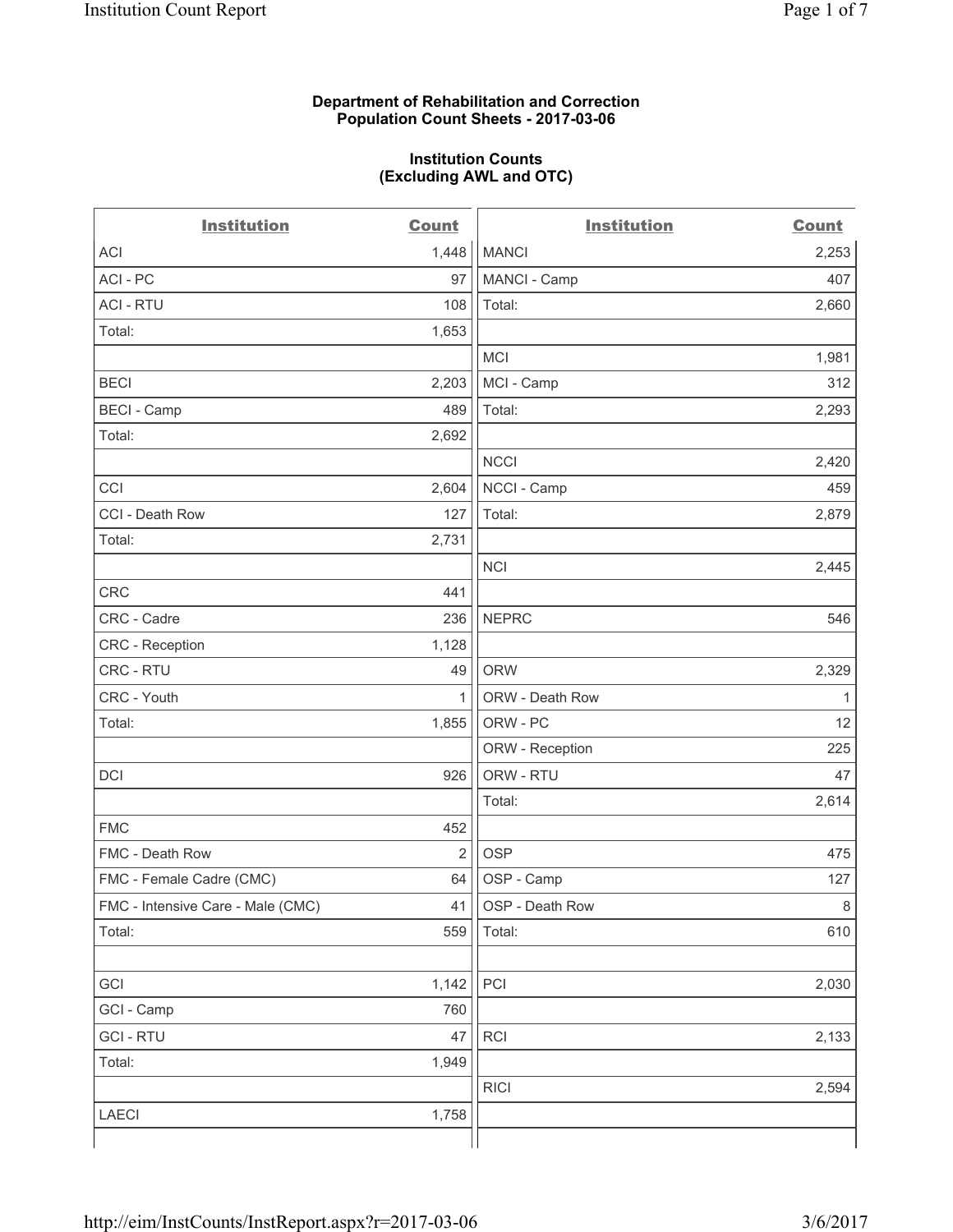|                          |       | SCI            | 2,055                              |
|--------------------------|-------|----------------|------------------------------------|
| LECI                     | 2,054 |                |                                    |
| LECI - Camp              | 176   | <b>SOCF</b>    | 1,188                              |
| Total:                   | 2,230 | SOCF - RTU     | 62                                 |
|                          |       | Total:         | 1,250                              |
| LOCI                     | 2,267 |                |                                    |
|                          |       | <b>TCI</b>     | 1,078                              |
| LORCI                    | 232   | TCI - Camp     | 433                                |
| LORCI - Cadre            | 161   | Total:         | 1,511                              |
| <b>LORCI - Reception</b> | 968   |                |                                    |
| Total:                   | 1,361 | <b>TOCI</b>    | 962                                |
|                          |       | TOCI - PC      | 96                                 |
| <b>MACI</b>              | 1,035 | Total:         | 1,058                              |
| MACI - Minimum           | 1,280 |                |                                    |
| Total:                   | 2,315 | <b>WCI</b>     | 1,150                              |
|                          |       | <b>WCI-RTU</b> | 89                                 |
|                          |       | Total:         | 1,239                              |
|                          |       |                | 50,213<br><b>Total Population:</b> |

\* The Total Population includes 30 Offenders with Reason Codes 30 & 31. \*\* The Total Population includes 39 Offenders with Reason Code 0A.

# **Male Population by Security Level (Include AWL and Exclude OTC)**

| $\mathbf{v}$<br><b>Security Level</b> | <b>Body</b> | . .<br><b>AWL</b> | $(-OTC)$ | <b>Total</b> |
|---------------------------------------|-------------|-------------------|----------|--------------|
| Total Level 5                         | 88          | 0                 | 0        | 88           |
| Total Level 4                         | 2,019       | 25                | 23       | 2,021        |
| Total Level 3                         | 11,891      | 173               | 139      | 11,925       |
| Total Level 2                         | 16,050      | 230               | 162      | 16,118       |
| Total Level 1                         | 15,777      | 180               | 78       | 15,879       |
| <b>Total Death Row</b>                | 138         |                   |          | 138          |
| <b>Total Male</b>                     | 45,963      | 609               | 403      | 46,169       |

# **Female Population by Institution (Include AWL and Exclude OTC)**

| <b>Institution</b>       | <b>Body</b> | <b>AWL</b> | <u>(-OTC)</u> | <b>Total</b> |
|--------------------------|-------------|------------|---------------|--------------|
| <b>DCI</b>               | 926         | 19         | 15            | 930          |
| <b>FMC</b>               | 22          | 3          | U             | 25           |
| FMC - Female Cadre (CMC) | 64          | 0          |               | 64           |
| <b>NEPRC</b>             | 546         | 9          | 4             | 551          |
| <b>ORW</b>               | 2,329       | 44         | 35            | 2,338        |
|                          |             |            |               |              |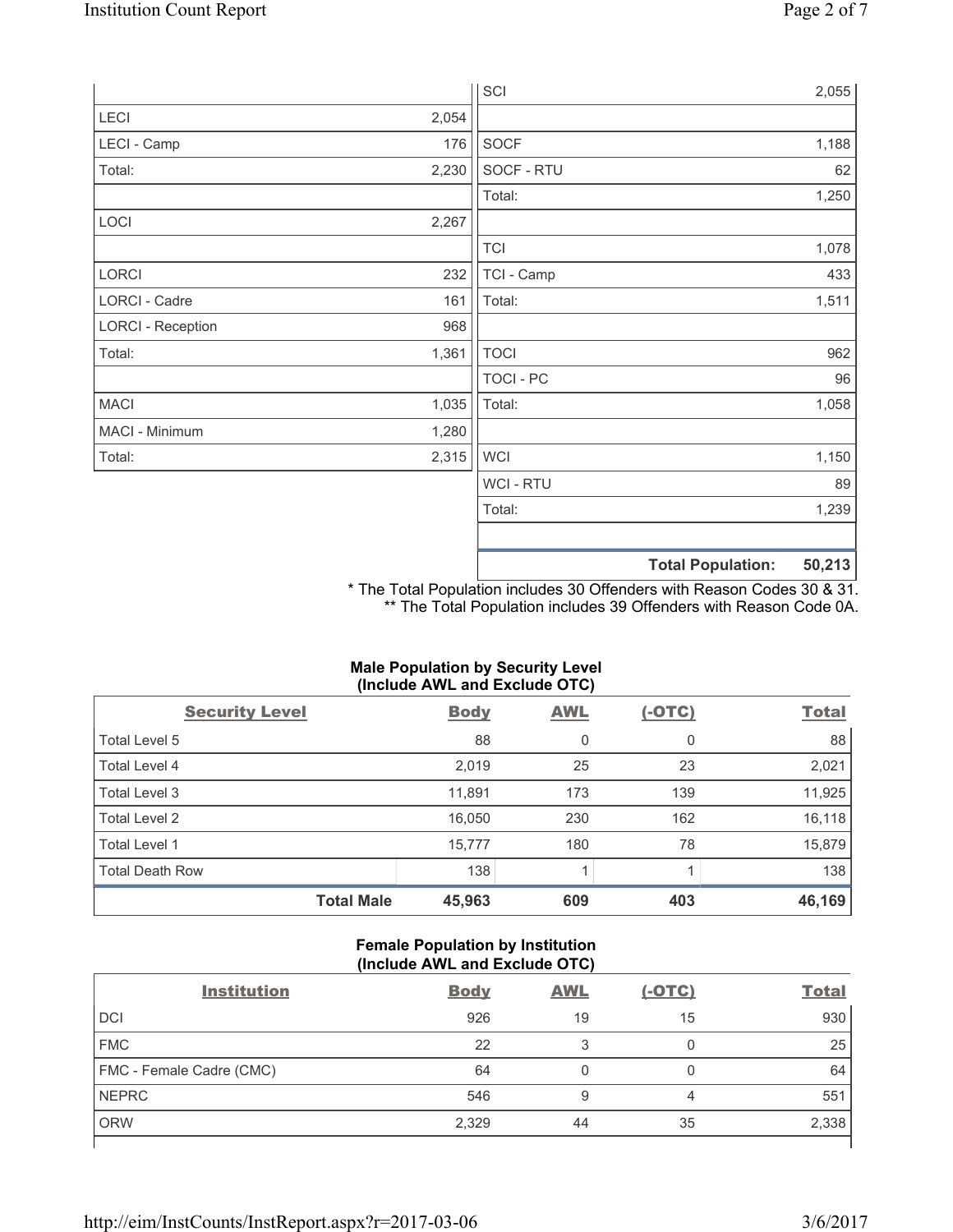| <b>ORW</b> - Death Row |                          |        | 0   |     |                 |
|------------------------|--------------------------|--------|-----|-----|-----------------|
| ORW - PC               |                          | 12     | 0   |     | 12 <sub>1</sub> |
| <b>ORW</b> - Reception |                          | 225    |     |     | 225             |
| <b>ORW - RTU</b>       |                          | 47     |     |     | 47              |
|                        | <b>Total Female</b>      | 4,172  | 75  | 54  | 4,193           |
|                        |                          |        |     |     |                 |
|                        | <b>Total Population:</b> | 50,135 | 684 | 457 | 50,362          |

## **Male Population by Institution: Security Level 5 (Include AWL and Exclude OTC)**

| <b>Institution</b>   | <b>Body</b> | <b>AWL</b> | $(-OTC)$ | <b>Total</b> |
|----------------------|-------------|------------|----------|--------------|
| <b>OSP</b>           | 82          |            |          | 82           |
| <b>RCI</b>           |             |            |          |              |
| <b>SOCF</b>          |             |            |          |              |
| SOCF - RTU           |             |            |          |              |
| <b>Total Level 5</b> | 88          |            |          | 88           |

# **Male Population by Institution: Security Level 4 (Include AWL and Exclude OTC)**

| <b>Institution</b>       | <b>Body</b>      | <b>AWL</b>          | $(-OTC)$            | <b>Total</b>     |
|--------------------------|------------------|---------------------|---------------------|------------------|
| ACI                      | $\,6\,$          | 1                   | 1                   | $\,6\,$          |
| CCI                      | $\sqrt{5}$       | $\mathsf{O}\xspace$ | $\mathsf 0$         | $\,$ 5 $\,$      |
| CRC                      | 13               | $\mathbf 0$         | $\mathsf{O}\xspace$ | 13               |
| CRC - Reception          | $\overline{7}$   | $\mathsf{O}\xspace$ | $\mathsf{O}\xspace$ | $\overline{7}$   |
| GCI                      | $\sqrt{3}$       | $\mathsf{O}\xspace$ | $\mathsf{O}\xspace$ | $\,$ 3 $\,$      |
| <b>LECI</b>              | $17\,$           | $\mathsf{O}\xspace$ | $\mathsf{O}\xspace$ | $17\,$           |
| LORCI                    | $\,8\,$          | $\mathbf{1}$        | $\mathbf{1}$        | $\,8\,$          |
| <b>LORCI - Reception</b> | $\boldsymbol{9}$ | $\mathsf{O}\xspace$ | $\mathsf{O}\xspace$ | $\boldsymbol{9}$ |
| <b>MACI</b>              | 37               | $\mathsf{O}\xspace$ | $\mathsf{O}\xspace$ | 37               |
| <b>MANCI</b>             | 30               | $\mathbf{1}$        | $\mathbf{1}$        | 30               |
| <b>NCCI</b>              | $\,6\,$          | $\mathsf{O}\xspace$ | $\mathsf{O}\xspace$ | $\,6\,$          |
| NCI                      | 1                | $\mathbf 0$         | $\mathbf 0$         | $\mathbf{1}$     |
| <b>OSP</b>               | 391              | $\overline{2}$      | $\overline{2}$      | 391              |
| <b>RCI</b>               | 18               | $\mathsf{O}\xspace$ | $\mathsf{O}\xspace$ | $18$             |
| <b>RICI</b>              | $\sqrt{5}$       | 1                   | $\mathbf{1}$        | $\sqrt{5}$       |
| SCI                      | $\overline{2}$   | $\mathbf 0$         | $\mathsf 0$         | $\overline{2}$   |
| SOCF                     | 1,169            | 15                  | 15                  | 1,169            |
| SOCF - RTU               | 57               | $\mathsf{O}\xspace$ | $\mathsf{O}\xspace$ | 57               |
| <b>TCI</b>               | $\,6\,$          | $\mathsf{O}\xspace$ | $\mathsf{O}\xspace$ | $\,6\,$          |
| <b>TOCI</b>              | 189              | $\overline{4}$      | $\overline{2}$      | 191              |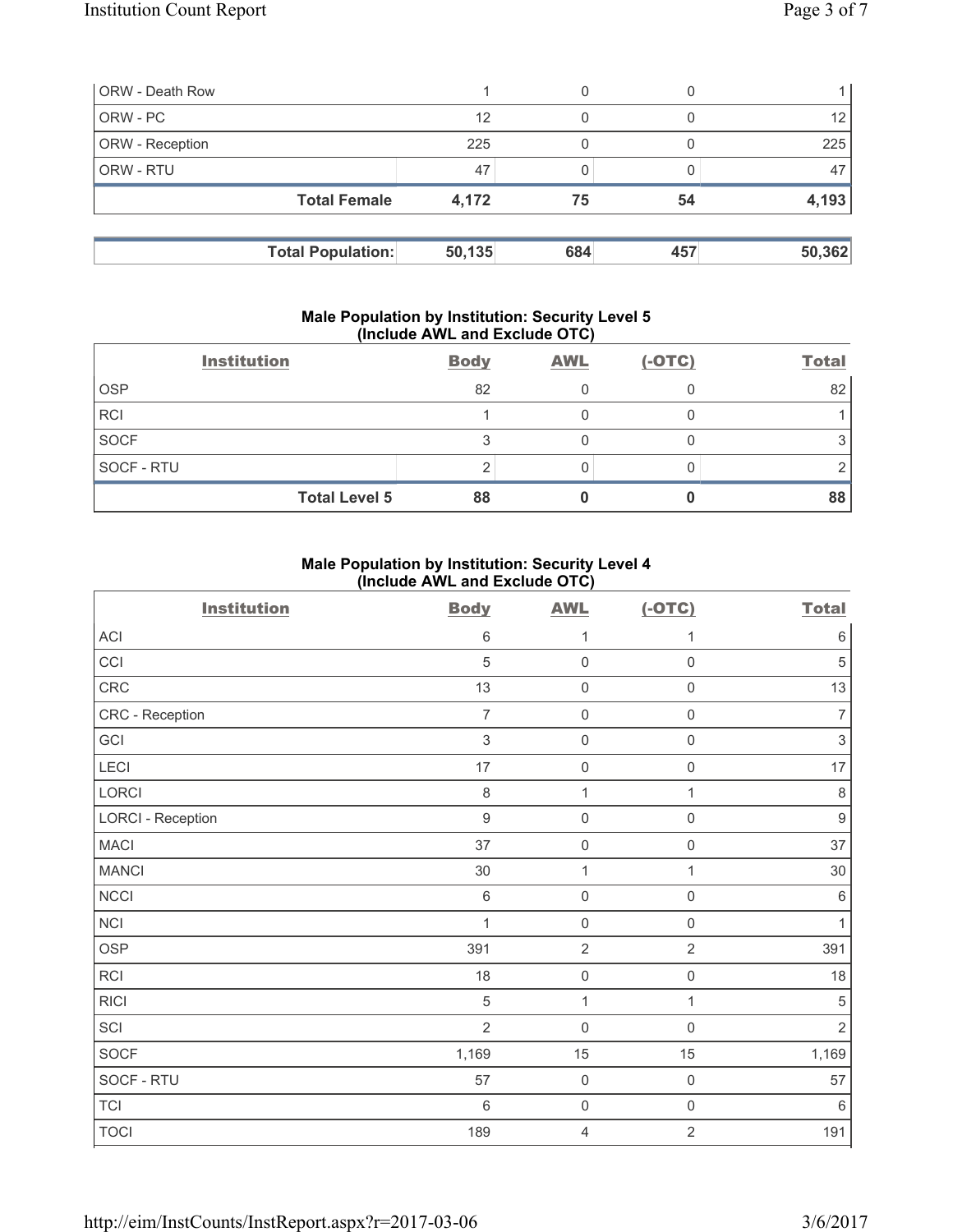| TOCI - PC      |                      | 19    |    |    | 19    |
|----------------|----------------------|-------|----|----|-------|
| <b>WCI</b>     |                      | 16    |    |    | 16    |
| <b>WCI-RTU</b> |                      |       |    |    |       |
|                | <b>Total Level 4</b> | 2,019 | 25 | 23 | 2,021 |

### **Male Population by Institution: Security Level 3 (Include AWL and Exclude OTC)**

| <b>Institution</b>                | <b>Body</b>    | <b>AWL</b>          | $(-OTC)$            | <b>Total</b>              |
|-----------------------------------|----------------|---------------------|---------------------|---------------------------|
| <b>ACI</b>                        | 20             | 1                   | 1                   | 20                        |
| <b>BECI</b>                       | $\hbox{9}$     | $\mathsf{O}\xspace$ | $\mathsf 0$         | 9                         |
| CCI                               | 8              | $\mathsf{O}\xspace$ | $\mathsf{O}\xspace$ | 8                         |
| CRC                               | 92             | $\boldsymbol{9}$    | $\sqrt{5}$          | 96                        |
| CRC - Cadre                       | 143            | $\mathsf{O}\xspace$ | $\mathsf{O}\xspace$ | 143                       |
| CRC - Reception                   | 779            | 19                  | 15                  | 783                       |
| CRC - RTU                         | 49             | $\mathsf{O}\xspace$ | $\mathsf 0$         | 49                        |
| CRC - Youth                       | $\mathbf 1$    | $\mathsf{O}\xspace$ | $\mathsf{O}\xspace$ | 1                         |
| <b>FMC</b>                        | 3              | $\mathsf{O}\xspace$ | $\mathsf 0$         | $\ensuremath{\mathsf{3}}$ |
| FMC - Intensive Care - Male (CMC) | 3              | $\mathbf 0$         | $\mathsf 0$         | $\ensuremath{\mathsf{3}}$ |
| LECI                              | 1,978          | 11                  | $\boldsymbol{9}$    | 1,980                     |
| LOCI                              | $\overline{2}$ | $\mathsf{O}\xspace$ | $\mathsf 0$         | $\overline{2}$            |
| <b>LORCI</b>                      | 57             | 43                  | 34                  | 66                        |
| <b>LORCI - Cadre</b>              | 103            | $\mathsf{O}\xspace$ | $\mathsf 0$         | 103                       |
| <b>LORCI - Reception</b>          | 615            | $\mathsf{O}\xspace$ | $\mathsf 0$         | 615                       |
| <b>MACI</b>                       | 940            | 13                  | $\mathsf g$         | 944                       |
| <b>MANCI</b>                      | 2,191          | 21                  | 19                  | 2,193                     |
| MCI                               | $\mathbf 1$    | $\mathsf{O}\xspace$ | $\mathsf{O}\xspace$ | 1                         |
| <b>NCCI</b>                       | 6              | $\mathbf{1}$        | $\mathbf{1}$        | $\,6$                     |
| <b>NCI</b>                        | $\overline{4}$ | $\mathsf{O}\xspace$ | $\mathsf 0$         | $\overline{4}$            |
| PCI                               | 34             | $\overline{2}$      | $\mathsf 0$         | 36                        |
| RCI                               | 1,905          | 23                  | 19                  | 1,909                     |
| <b>RICI</b>                       | $\overline{2}$ | $\mathsf{O}\xspace$ | $\mathsf{O}\xspace$ | $\sqrt{2}$                |
| SCI                               | $\overline{7}$ | $\mathsf{O}\xspace$ | $\mathsf 0$         | $\overline{7}$            |
| <b>SOCF</b>                       | 15             | $\mathsf{O}\xspace$ | $\mathsf 0$         | 15                        |
| SOCF - RTU                        | $\,$ 3 $\,$    | $\mathsf{O}\xspace$ | $\mathsf{O}\xspace$ | $\overline{3}$            |
| TCI                               | 1,025          | 13                  | 13                  | 1,025                     |
| TCI - Camp                        | $\mathbf{1}$   | $\mathsf 0$         | $\mathsf 0$         | $\mathbf{1}$              |
| <b>TOCI</b>                       | 634            | $\overline{4}$      | $\sqrt{3}$          | 635                       |
| <b>TOCI - PC</b>                  | 76             | $\mathsf{O}\xspace$ | $\mathsf 0$         | 76                        |
| <b>WCI</b>                        | 1,105          | 13                  | 11                  | 1,107                     |
| WCI - RTU                         | 80             | $\mathsf{O}\xspace$ | $\mathsf 0$         | 80                        |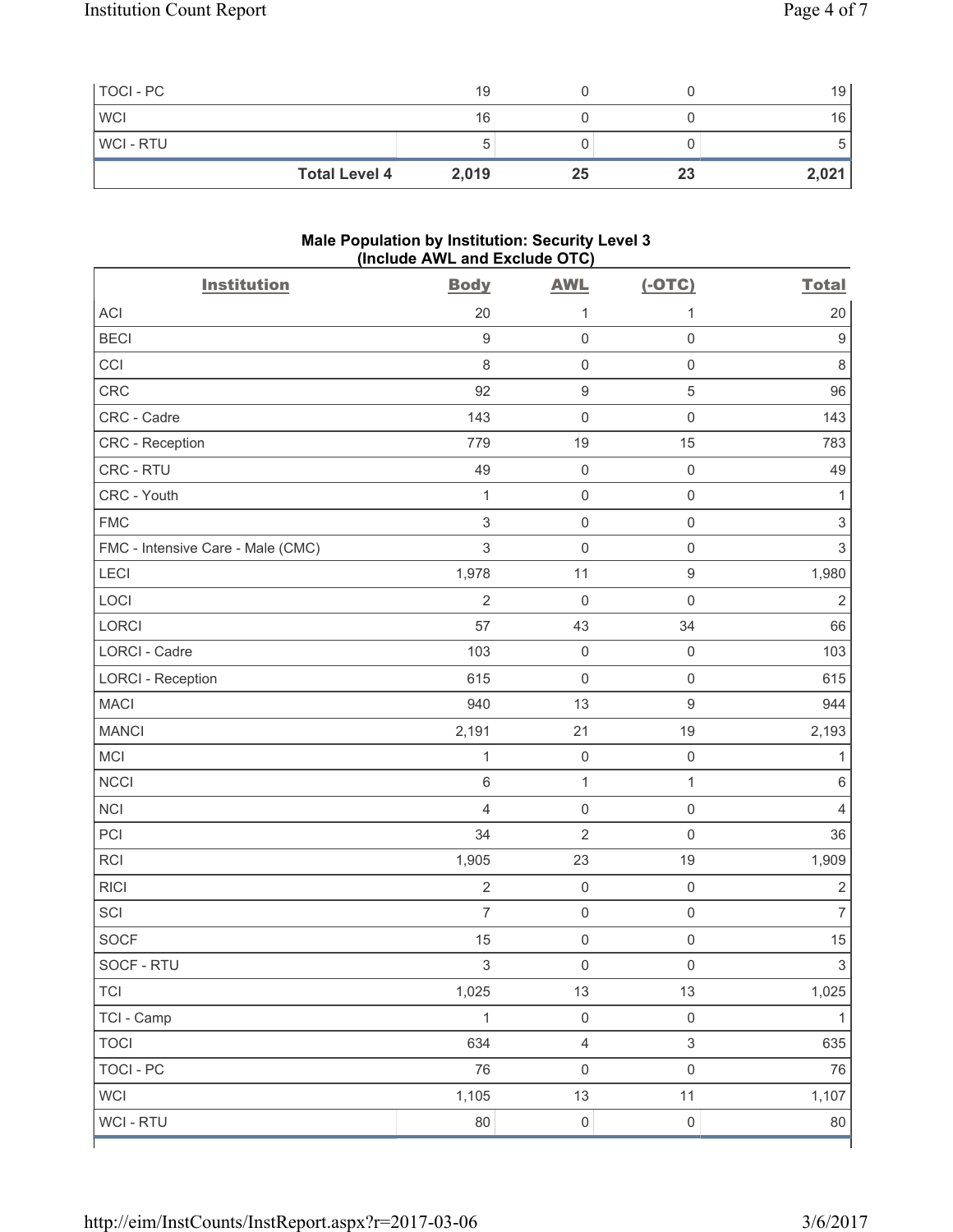| <b>Total Level 3</b><br>11,891<br>173<br>139 | 11,925 |
|----------------------------------------------|--------|
|----------------------------------------------|--------|

| <b>Institution</b>                | <b>Body</b>         | <b>AWL</b>          | $(-OTC)$                  | <b>Total</b> |
|-----------------------------------|---------------------|---------------------|---------------------------|--------------|
| ACI                               | 731                 | 9                   | $\ensuremath{\mathsf{3}}$ | 737          |
| ACI-PC                            | 94                  | $\mathsf{O}\xspace$ | $\mathsf 0$               | 94           |
| <b>ACI - RTU</b>                  | 78                  | $\mathsf{O}\xspace$ | $\mathsf{O}\xspace$       | 78           |
| <b>BECI</b>                       | 1,407               | 18                  | 13                        | 1,412        |
| CCI                               | 1,855               | 16                  | 13                        | 1,858        |
| <b>CRC</b>                        | 169                 | $\mathbf{1}$        | $\mathbf{1}$              | 169          |
| CRC - Cadre                       | 93                  | $\mathsf{O}\xspace$ | $\mathsf{O}\xspace$       | 93           |
| CRC - Reception                   | 239                 | 8                   | $\,6\,$                   | 241          |
| CRC - Youth                       | $\mathsf{O}\xspace$ | $\mathbf{1}$        | $\mathbf{1}$              | $\mathsf 0$  |
| <b>FMC</b>                        | 10                  | $\mathsf{O}\xspace$ | $\mathsf{O}\xspace$       | $10$         |
| FMC - Intensive Care - Male (CMC) | 16                  | $\mathsf{O}\xspace$ | $\mathsf{O}\xspace$       | 16           |
| GCI                               | 608                 | $\,8\,$             | $\,$ 5 $\,$               | 611          |
| <b>GCI-RTU</b>                    | 35                  | $\mathsf{O}\xspace$ | $\mathsf{O}\xspace$       | 35           |
| LAECI                             | 1,088               | 16                  | 15                        | 1,089        |
| LECI                              | 47                  | $\mathsf{O}\xspace$ | $\mathsf 0$               | 47           |
| LOCI                              | 1,237               | 15                  | 13                        | 1,239        |
| LORCI                             | 125                 | 24                  | 23                        | 126          |
| LORCI - Cadre                     | 49                  | $\mathsf{O}\xspace$ | $\mathsf{O}\xspace$       | 49           |
| <b>LORCI - Reception</b>          | 231                 | $\mathsf{O}\xspace$ | $\mathsf{O}\xspace$       | 231          |
| <b>MACI</b>                       | 58                  | $\mathbf{1}$        | $\mathbf{1}$              | 58           |
| <b>MANCI</b>                      | 10                  | $\mathbf{1}$        | $\mathbf{1}$              | 10           |
| MCI                               | 1,485               | 22                  | 12                        | 1,495        |
| MCI - Camp                        | $\mathbf 1$         | $\mathsf{O}\xspace$ | $\mathsf 0$               | $\mathbf{1}$ |
| <b>NCCI</b>                       | 1,400               | 17                  | 13                        | 1,404        |
| <b>NCI</b>                        | 1,684               | 26                  | 18                        | 1,692        |
| PCI                               | 676                 | 15                  | 5                         | 686          |
| <b>RCI</b>                        | 209                 | 0                   | $\mathbf 0$               | 209          |
| <b>RICI</b>                       | 1,516               | 25                  | 14                        | 1,527        |
| SCI                               | 856                 | $\overline{7}$      | $\sqrt{5}$                | 858          |
| <b>TCI</b>                        | 8                   | 0                   | $\mathsf{O}\xspace$       | $\,8\,$      |
| <b>TOCI</b>                       | $\overline{2}$      | $\mathsf 0$         | $\mathsf 0$               | $\mathbf 2$  |
| <b>TOCI - PC</b>                  | $\mathbf{1}$        | $\mathsf{O}\xspace$ | $\mathsf{O}\xspace$       | $\mathbf{1}$ |
| <b>WCI</b>                        | 28                  | $\mathsf 0$         | $\mathsf 0$               | 28           |
| <b>WCI - RTU</b>                  | 4                   | 0                   | $\mathbf 0$               | 4            |
| <b>Total Level 2</b>              | 16,050              | 230                 | 162                       | 16,118       |

#### **Male Population by Institution: Security Level 2 (Include AWL and Exclude OTC)**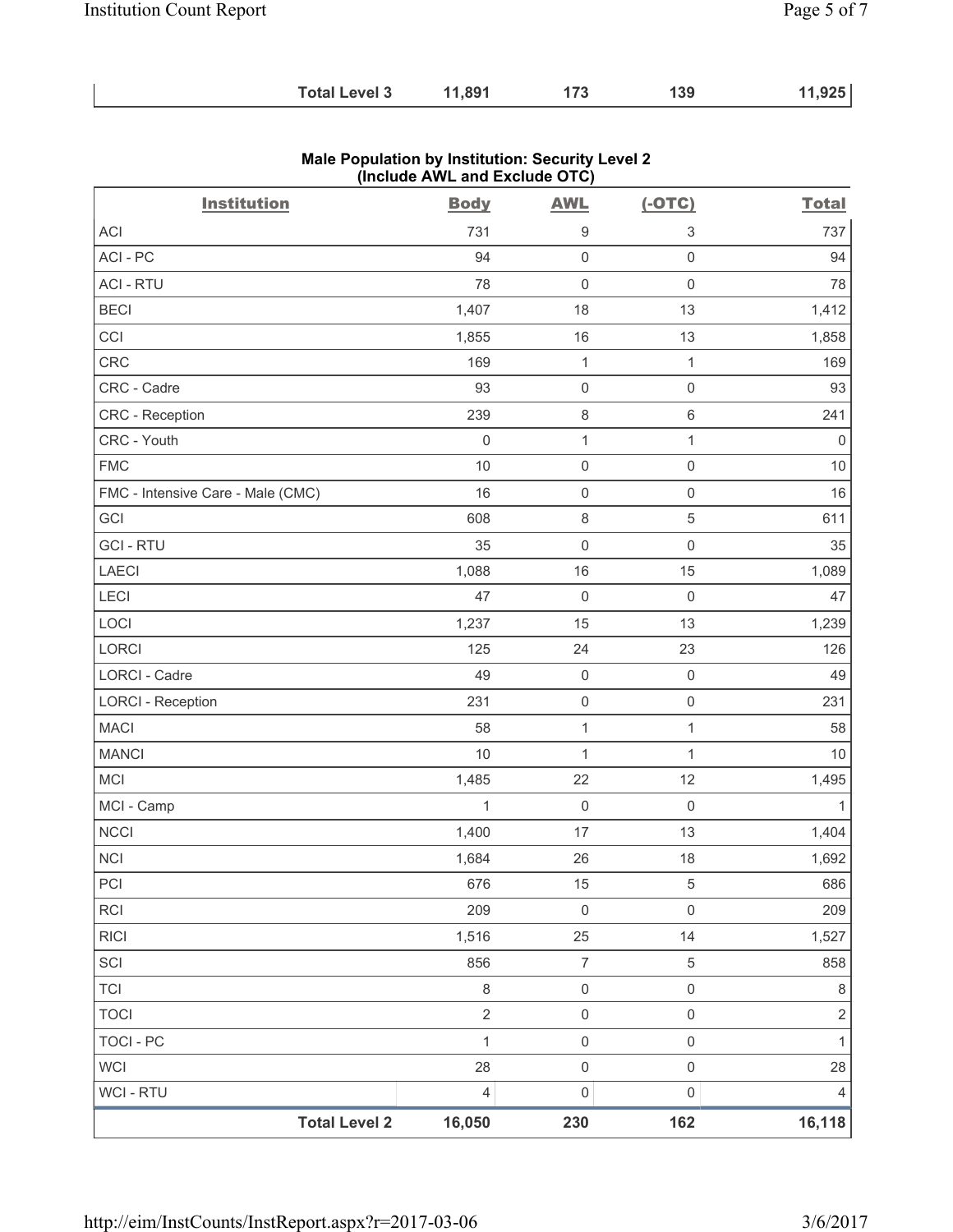| <b>Institution</b>                | <b>Body</b>      | <b>AWL</b>          | $(-OTC)$                  | <b>Total</b>   |
|-----------------------------------|------------------|---------------------|---------------------------|----------------|
| <b>ACI</b>                        | 691              | 5                   | 0                         | 696            |
| ACI-PC                            | 3                | $\mathbf 0$         | $\mathsf{O}\xspace$       | $\mathfrak{S}$ |
| <b>ACI - RTU</b>                  | 30               | 1                   | $\mathbf{1}$              | 30             |
| <b>BECI</b>                       | 787              | 14                  | $\overline{7}$            | 794            |
| <b>BECI</b> - Camp                | 489              | $\mathsf{O}\xspace$ | $\mathsf{O}\xspace$       | 489            |
| CCI                               | 735              | $\overline{4}$      | $\mathsf 3$               | 736            |
| <b>CRC</b>                        | 101              | $\mathbf{1}$        | $\mathbf{1}$              | 101            |
| CRC - Reception                   | 98               | $\overline{4}$      | $\mathsf 3$               | 99             |
| <b>FMC</b>                        | 416              | $\overline{4}$      | $\mathbf{1}$              | 419            |
| FMC - Intensive Care - Male (CMC) | 22               | $\mathsf{O}\xspace$ | $\mathsf 0$               | 22             |
| GCI                               | 531              | 10                  | $\overline{4}$            | 537            |
| GCI - Camp                        | 760              | $\mathbf 0$         | $\mathsf{O}\xspace$       | 760            |
| <b>GCI-RTU</b>                    | 12               | $\mathbf 0$         | $\mathsf{O}\xspace$       | 12             |
| <b>LAECI</b>                      | 670              | $\overline{2}$      | $\overline{2}$            | 670            |
| LECI                              | 12               | $\mathsf{O}\xspace$ | $\mathsf 0$               | 12             |
| LECI - Camp                       | 176              | $\mathbf 0$         | $\mathsf{O}\xspace$       | 176            |
| LOCI                              | 1,028            | $\overline{5}$      | $\mathbf{1}$              | 1,032          |
| LORCI                             | 41               | $\overline{7}$      | $\overline{7}$            | 41             |
| <b>LORCI - Cadre</b>              | $\boldsymbol{9}$ | $\mathsf{O}\xspace$ | $\mathsf{O}\xspace$       | 9              |
| <b>LORCI - Reception</b>          | 113              | $\mathsf{O}\xspace$ | $\mathsf{O}\xspace$       | 113            |
| MACI - Minimum                    | 1,280            | $\sqrt{3}$          | $\mathbf{1}$              | 1,282          |
| <b>MANCI</b>                      | 22               | 10                  | 5                         | 27             |
| MANCI - Camp                      | 407              | 1                   | 1                         | 407            |
| <b>MCI</b>                        | 494              | 18                  | $\sqrt{5}$                | 507            |
| MCI - Camp                        | 311              | $\mathsf{O}\xspace$ | $\mathsf{O}\xspace$       | 311            |
| <b>NCCI</b>                       | 1,008            | 13                  | $\,6\,$                   | 1,015          |
| NCCI - Camp                       | 459              | $\mathsf 0$         | $\mathsf 0$               | 459            |
| <b>NCI</b>                        | 755              | $\overline{7}$      | $\overline{4}$            | 758            |
| <b>OSP</b>                        | $\overline{2}$   | $\overline{2}$      | $\mathbf{1}$              | $\mathsf 3$    |
| OSP - Camp                        | 127              | $\mathsf 0$         | $\mathsf 0$               | 127            |
| PCI                               | 1,320            | 31                  | 10                        | 1,341          |
| <b>RICI</b>                       | 1,071            | 12                  | $\,$ 5 $\,$               | 1,078          |
| SCI                               | 1,189            | 13                  | $\overline{\mathbf{4}}$   | 1,198          |
| <b>TCI</b>                        | 39               | $\boldsymbol{9}$    | $\ensuremath{\mathsf{3}}$ | 45             |
| TCI - Camp                        | 432              | $\mathsf{O}\xspace$ | $\mathsf{O}\xspace$       | 432            |
| <b>TOCI</b>                       | 137              | $\overline{4}$      | $\ensuremath{\mathsf{3}}$ | 138            |

#### **Male Population by Institution: Security Level 1 (Include AWL and Exclude OTC)**